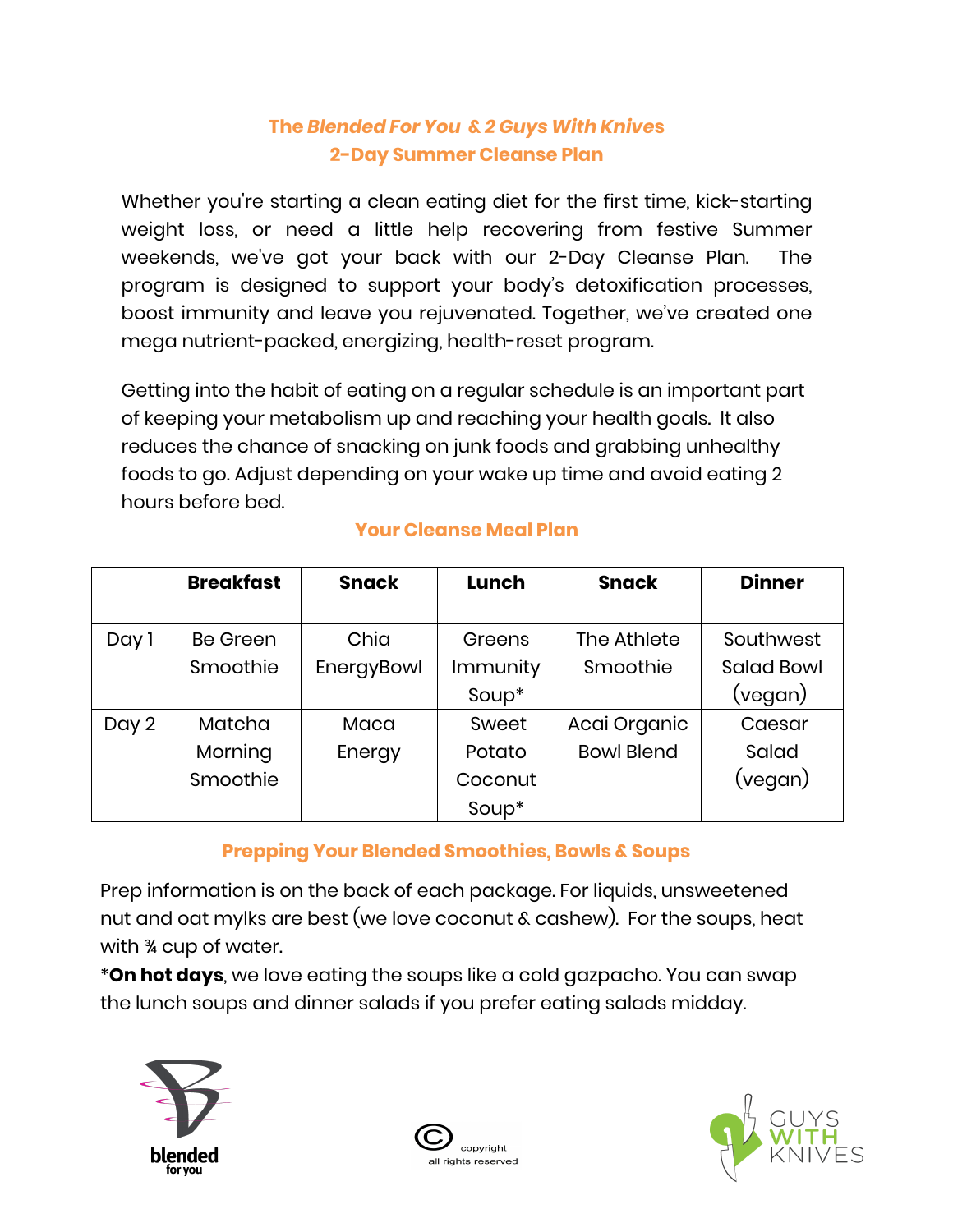#### **Please store your blends in the freezer.**

**Hydration:** We recommend drinking at least eight 8 oz glasses of water per day to help with digestion, detoxification, and hydration. Add another 8 oz of water for every hour of physical activity.

Tip: adding lemon or cucumber to your water will support detoxification. Track your great water work with this chart:

| Glass:         | ⌒ | ັ |  |  |  |
|----------------|---|---|--|--|--|
| , Day'         |   |   |  |  |  |
| $\sqrt{$ Day 2 |   |   |  |  |  |
| $\vert$ Day 3  |   |   |  |  |  |

Sleep: It's an important part of your plan, so plan to get 8 hours per night. Pro tip: power off your data devices for the night at least one hour before bed. Give yourself an hour in the morning before jumping back on it.

#### **Your FAQs**

#### **Should I consult a doctor before starting?**

 If you are making a significant change to your diet, are pregnant or breastfeeding, have a medical condition and/or are taking medication, it is always best to consult your healthcare practitioner before starting a new program.

#### **Can I workout on the 2-day program?**

This is not a calorie restrictive plan – you should have plenty of energy to continue your workouts. We recommend that you exercise daily and try to take at least 30 minutes each day for quiet, technology-free personal time (we know it can be hard, but give meditation or yoga a chance).

#### **Can I drink coffee and tea during the program?**





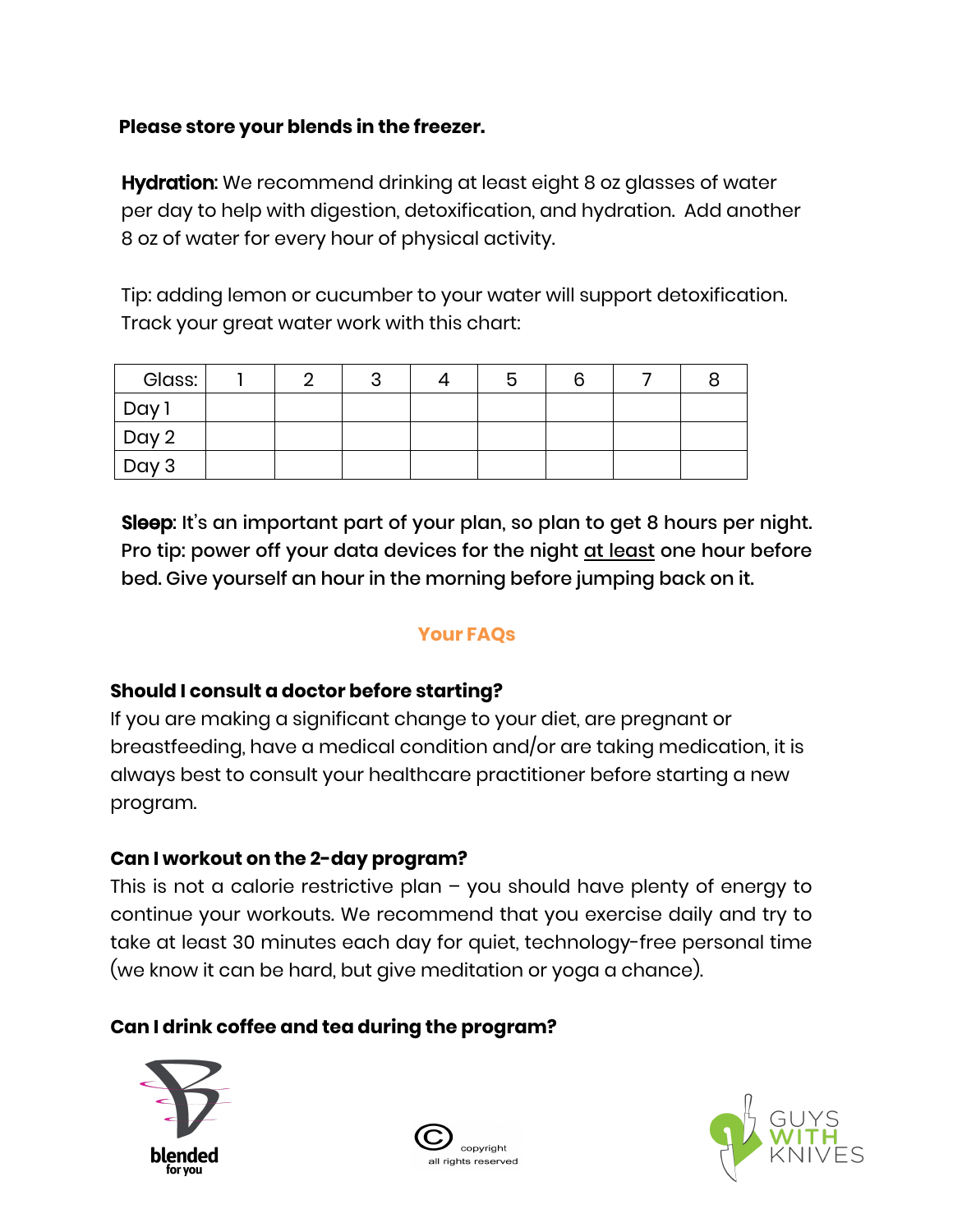You're not alone in your coffee love! It is best to eliminate coffee for the 3 days, but 1 to 2 cups of green tea per day is ok (we've got your matcha covered on day 2). Herbal teas are a great option, too. When you've completed the 2 days, try to limit coffee to one cup per day.

## **Can I expect any physical symptoms during the program?**

Switching to a clean eating program, which encourages toxin elimination,<br>cleansing, and includes a lot of high fibre foods, may result in experiencing flu-like symptoms at the start. Drink lots of water during your cleanse. If symptoms continue, drop us a line and ease up on the program - you may need to move into clean eating more gradually.

## **Can I do the program for more than 3 days?**

Yes! Continue on your journey to reaching your health goals. To order again, jump on to the 2 Guys site or email us.

If you have any questions about the meals, smoothies or plans in general, please email us at info@blendedforyou.com or

[hello@2guyswithknives.com](mailto:hello@2guyswithknives.com).<br>We'd love to hear your feedback and tips, so please share them with us.

XO

Blended For You & 2 Guys With Knives

Get social with us: @blendedforyou @2guyswithknives





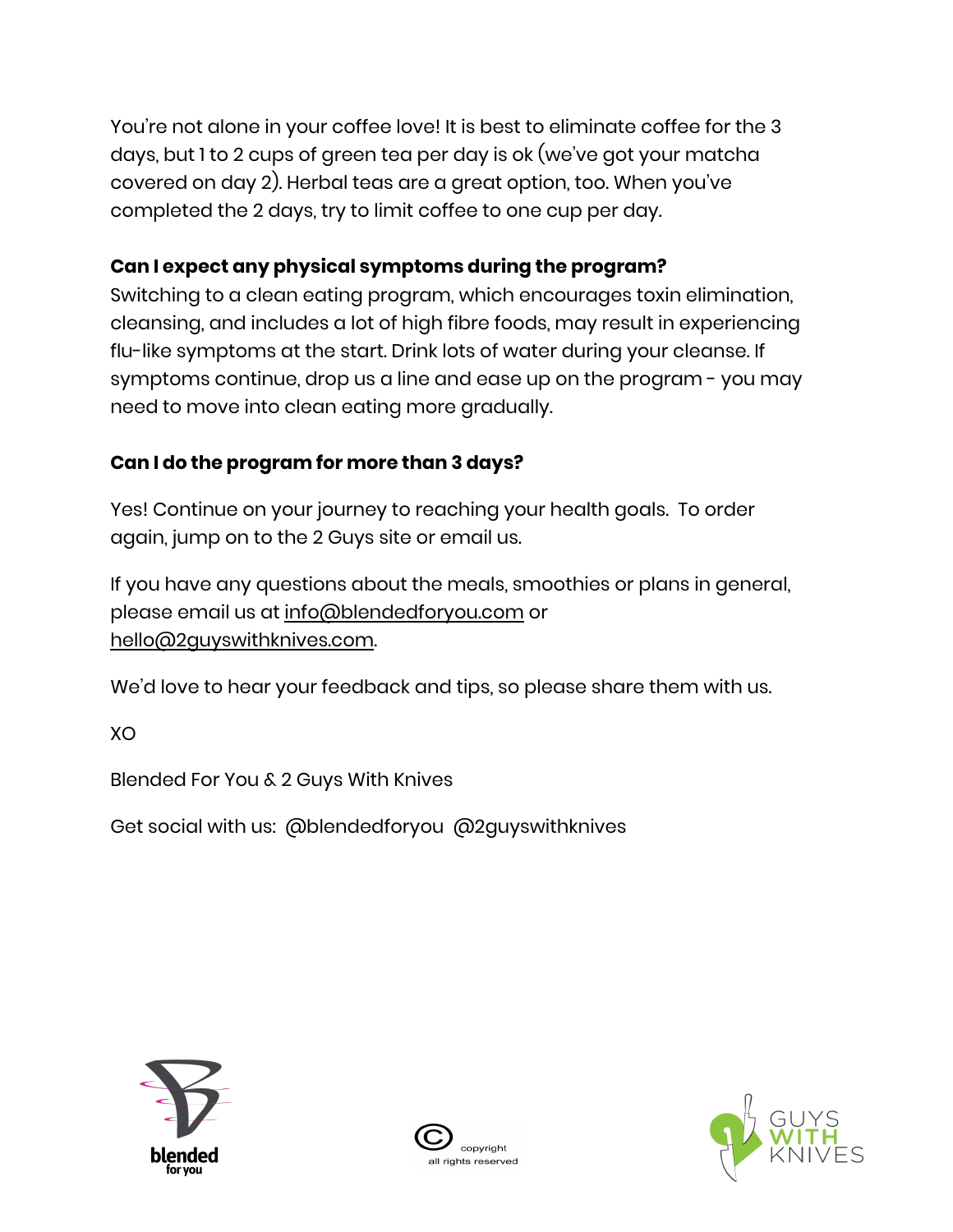# *Ingredients / Nutritional Values:*

# **Day 1**

| Be Green (Frozen Smoothie):      | Spinach, pineapple, lemon, avocado, cucumber, Vegan<br>protein blend (soy-free), turmeric, ginger.                                                                                                                                                                                                                                                                                                                       |  |  |  |  |
|----------------------------------|--------------------------------------------------------------------------------------------------------------------------------------------------------------------------------------------------------------------------------------------------------------------------------------------------------------------------------------------------------------------------------------------------------------------------|--|--|--|--|
|                                  | calories 280 / protein 16g / carbs 36g / fat 10g / fibre 11g                                                                                                                                                                                                                                                                                                                                                             |  |  |  |  |
| Chia Energy Bowl:                | Banana, cauliflower, coconut milk, chia seeds, hemp<br>seeds, organic almond butter, cacao blend (soy-free),<br>turmeric, ginger.                                                                                                                                                                                                                                                                                        |  |  |  |  |
|                                  | calories 310 / protein 10g / carbs 33g / fat 18g / fibre 11g                                                                                                                                                                                                                                                                                                                                                             |  |  |  |  |
| <b>Greens Immunity Soup:</b>     | Zucchini, vegetable stock (onion, celery, carrot, garlic,<br>onion, sea salt, tomato paste, filtered water), chickpeas,<br>cauliflower, broccoli, onion, carrots, coconut milk, organic<br>spinach, olive oil, lemon juice, basil, green curry paste<br>(green chili pepper, shallot, garlic, lemongrass, galangal<br>root, coriander, salt, lime), garlic, ginger, turmeric, sea<br>salt, black pepper, cayenne pepper. |  |  |  |  |
|                                  | calories 300 / protein 10g / carbs 38g / fat 14g / fibre 10g                                                                                                                                                                                                                                                                                                                                                             |  |  |  |  |
| The Athlete (Frozen Smoothie):   | Blueberries, avocado, spinach, coconut oil, almond butter,<br>Vegan protein blend (soy-free), turmeric.                                                                                                                                                                                                                                                                                                                  |  |  |  |  |
|                                  | calories 300 / protein 17g / carbs 39g / fat 11g / fibre 11g                                                                                                                                                                                                                                                                                                                                                             |  |  |  |  |
| Vegetarian Southwest Salad Bowl: | Black beans, red onion, romaine, grape tomatoes,<br>avocado sauce (avocado, tahini, apple cider vinegar,<br>lemon juice, olive oil, basil, garlic, parsley, green onion,<br>spinach, cayenne, xylitol, coconut water, salt, pepper),<br>herbs & spices.                                                                                                                                                                  |  |  |  |  |
|                                  | calories 336 / protein 15g / carbs 42g / fat 12g / fiber 10g                                                                                                                                                                                                                                                                                                                                                             |  |  |  |  |